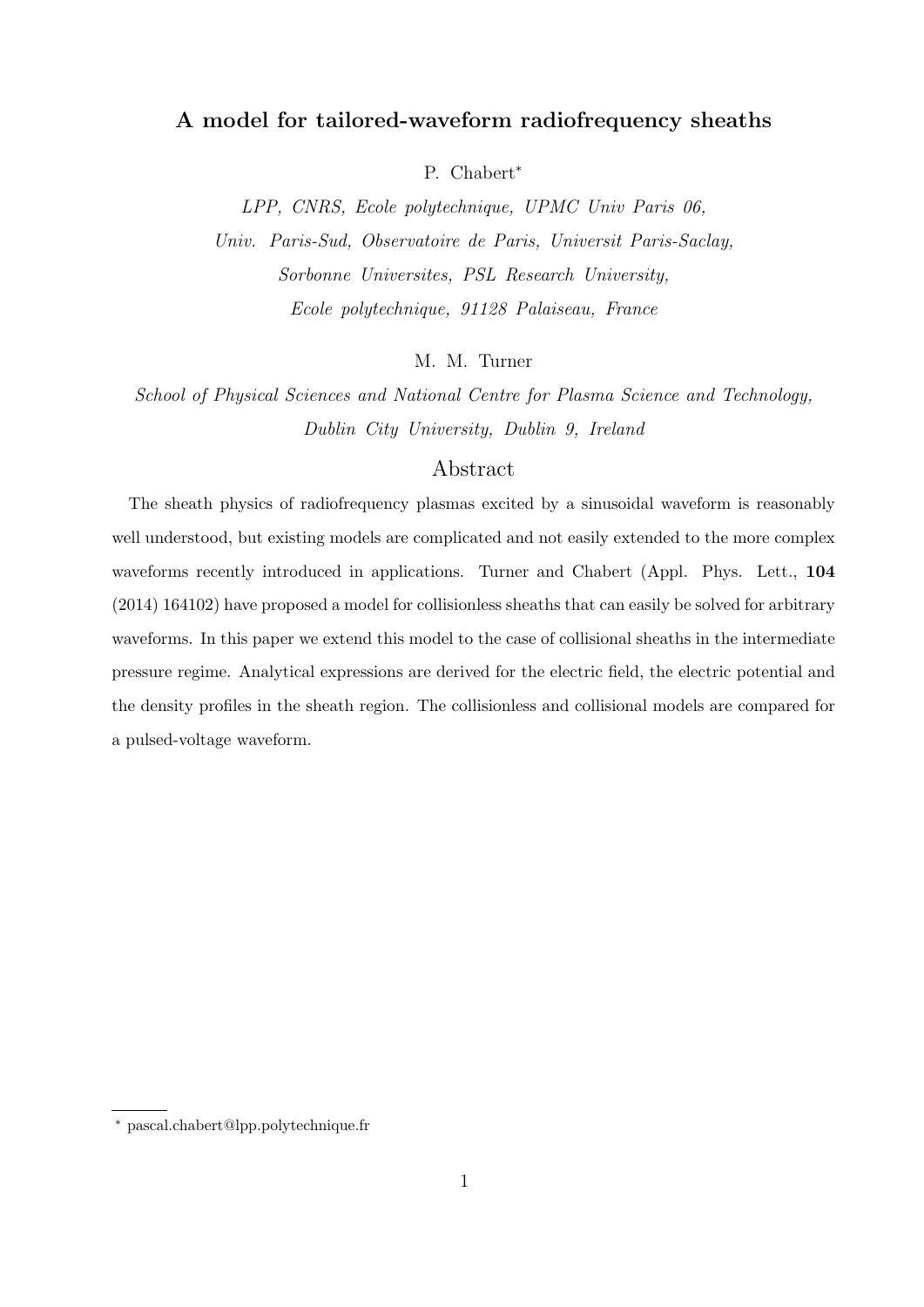#### **I. INTRODUCTION**

Radiofrequency plasmas are widely used in the microelectronic industry [1, 2], and in many other applications ranging from space propulsion (see for instance [3]) to medical applications [4**?** –6]. In many instances, the most important phenomena take place in the radiofrequency sheaths, and it is therefore essential to appropriately model this boundary region. Historically, capacitive radiofrequency discharges were driven with a single-frequency sinusoidal waveform (typically at 13.56 MHz) and an accurate sheath model was derived for this case by Godyak [7] and Lieberman [8].

In the last two decades, it has become clear that more complex waveforms are needed to meet industrial needs. Dual-frequency excitation with two well-separated sinusoidal frequencies was first used. Robiche et al. [9] extended the Lieberman model for this case, with the approximation of small amplitude of the high-frequency component. However, more complex asymmetric waveforms were later introduced [10, 11] and the Lieberman sheath model could not be easily extended to these situations.

Two sheath models were introduced in recent years by Czarnetzki [12], and Turner and Chabert [13] to treat the more general case of arbitrary waveforms. The latter was used by Lafleur *et al.* [14] to treat the more general case of two sheaths with self-bias formation. In this paper we revisit the Turner and Chabert model and extend it to collisional sheaths. We also give more details on the derivation and on the information that can be extracted from this model. Here we do not discuss the validity of the key approximation that allows simple analytical expressions to be obtained, as this was extensively discussed in ref [13].

# **II. THE RADIOFREQUENCY SHEATH MODEL**

We consider a plasma with density at the sheath edge  $n_e = n_i = n_0$ , electron temperature *Te*, and a single species of positive ions with mass *M*. We assume that the plasma fills the half-plane where  $x < 0$  such that the sheath starts at  $x = 0$ , where a flux of ions given by

$$
\Gamma_i = n_0 u_B \tag{1}
$$

flows into the positive half-plane  $x > 0$  (here  $u_B \equiv (eT_e/M)^{1/2}$  is the Bohm speed with *e* the elementary charge and *T<sup>e</sup>* expressed in Volts). It follows that the sheath forms in the positive half-plane, and this sheath region will end at an electrode. The position of this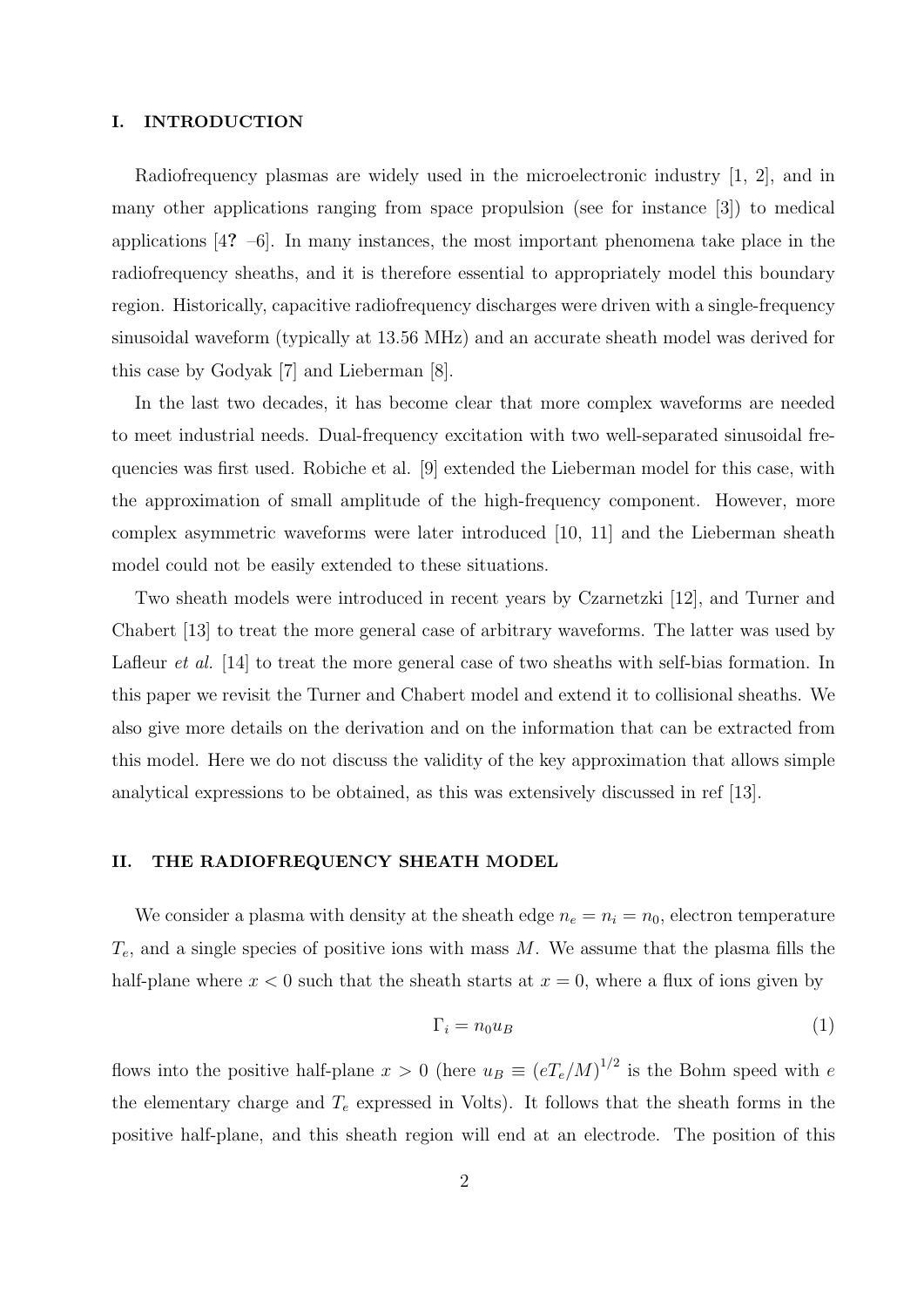electrode, denoted by  $s_m$ , depends on the plasma parameters and on the voltage applied across the sheath.

We now assume that some time varying current density,  $J(t)$ , flows through the plasma and the sheath, and we assume that the frequency spectrum of this current permits the assumption that ions passing through the sheath respond only to the time averaged fields. Electrons, however, flow in and out of the sheath region as the current changes. In this case, we can identify a point  $s(t)$ , such that at any given time there is a region of positive space charge where  $s(t) \leq x < s_m$  and a region of quasi-neutral plasma where  $0 \leq x < s(t)$ . The point denoted as  $s(t)$  is understood to be the instantaneous sheath edge (this representation of the sheath is reasonable when  $s_m \gg \lambda_D$ ). The time-averaged potential follows Poisson's equation

$$
\frac{d^2\bar{\phi}}{dx^2} = -\frac{\bar{\rho}}{\epsilon_0},\tag{2}
$$

where  $\epsilon_0$  is the vacuum permittivity, and the time-averaged space charge is

$$
\bar{\rho} = e(n_i - \bar{n}_e). \tag{3}
$$

The electronic contribution to  $\bar{\rho}$  is frequently important, and generally the time-averaged electron density  $\bar{n}_e$  will be the result of elaborate computations that present a major theoretical challenge. A practical approach is to make an approximation that includes the proper negative space charge within the sheath, without attempting an accurate representation of the spatial distribution of this charge. This aim is achieved by expressing the electron space charge as a constant fraction of the ion space charge,

$$
\bar{n}_e = (1 - \xi)n_i,\tag{4}
$$

where the dimensionless parameter *ξ* will be computed self-consistently from the control parameters. We then have

$$
\bar{\rho} = e\left[n_i - (1 - \xi)n_i\right] \tag{5}
$$

$$
=\xi en_i.\tag{6}
$$

This approximation leads to mutually consistent solutions for both the time-averaged and time-dependent sheath fields, without introducing any assumption about the time dependence of the sheath current or voltage, as demonstrated in Turner and Chabert [13]. Consequently, we can couple this model to an arbitrary current or voltage waveform, and proceed to construct a related sheath model, without introducing any further approximations.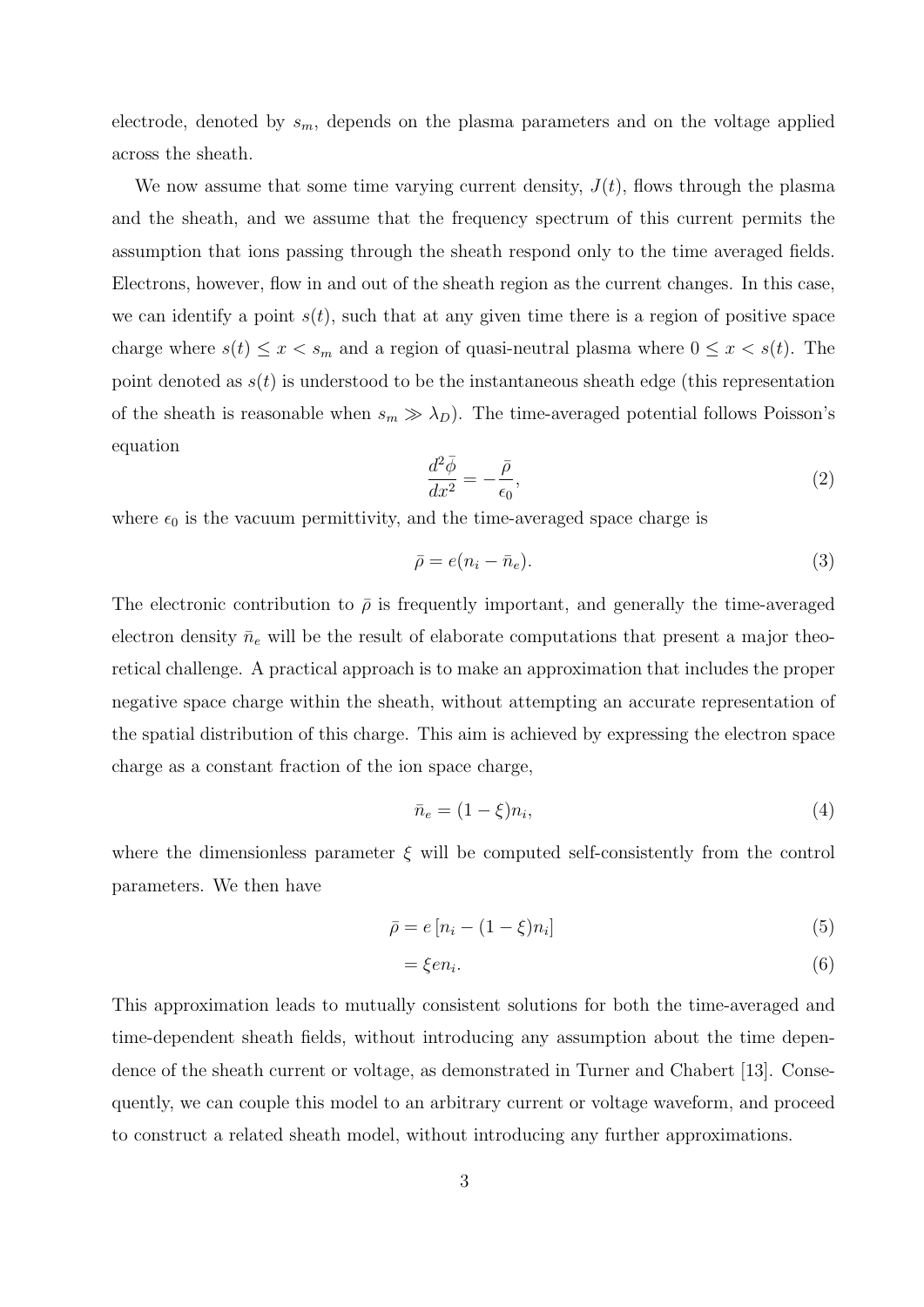In figure 1, time-averaged densities and potential in the sheaths are shown for  $\xi = 0.5$  in the collisionless case, after Eqs. (11) and (12) that will be derived below. In this figure the vertical line at  $s(t)/s_m$  represents the instantaneous sheath position. We will now construct the solutions for both collisionless and collisional sheaths.

# **A. Collisionless sheaths**

#### *1. The fields*

If the ions enter the sheath with a negligible velocity and are supposed to be collisionless, then energy conservation gives

$$
\frac{2e\bar{\phi}}{M} + u_i^2 \approx 0,\t\t(7)
$$

and flux conservation implies

$$
u_i n_i = u_B n_0 \tag{8}
$$

so that

$$
n_i = n_0 u_B \left( -\frac{2e\bar{\phi}}{M} \right)^{-1/2}.
$$
\n(9)

Eqs. (6) and (9) are combined to obtain Poisson's equation

$$
\frac{d^2\bar{\phi}}{dx^2} = -\frac{\xi en_0 u_B}{\epsilon_0} \left(-\frac{2e\bar{\phi}}{M}\right)^{-1/2}.\tag{10}
$$

This is the equation used in the classical Child-Langmuir theory, with the space-charge reduced by the factor  $\xi$ , which can be easily integrated, as many text books show (see for instance [1, 2]). The solution reads

$$
\bar{\phi}(x) = \bar{V} \left(\frac{x}{s_m}\right)^{\frac{4}{3}} \tag{11}
$$

$$
n_i(x) = -\frac{4}{9} \frac{\epsilon_0 \bar{V}}{\xi e s_m^2} \left(\frac{x}{s_m}\right)^{-\frac{2}{3}},\qquad(12)
$$

where

$$
\bar{V} = -\left(\frac{9\xi en_0 u_B}{4\epsilon_0}\right)^{2/3} \left(\frac{2e}{M}\right)^{-1/3} s_m^{4/3},\tag{13}
$$

is the time-averaged voltage on the electrode at  $x = s_m$ . The boundary conditions imposed in these solutions are  $\bar{\phi}(x = 0) = 0$  and  $\bar{E}(x = 0) = 0$ , and we note that  $\bar{V} < 0$  so that  $n_i$  and  $s_m$  are always positive. Eq. (13) reduces to the usual collisionless DC Child-Law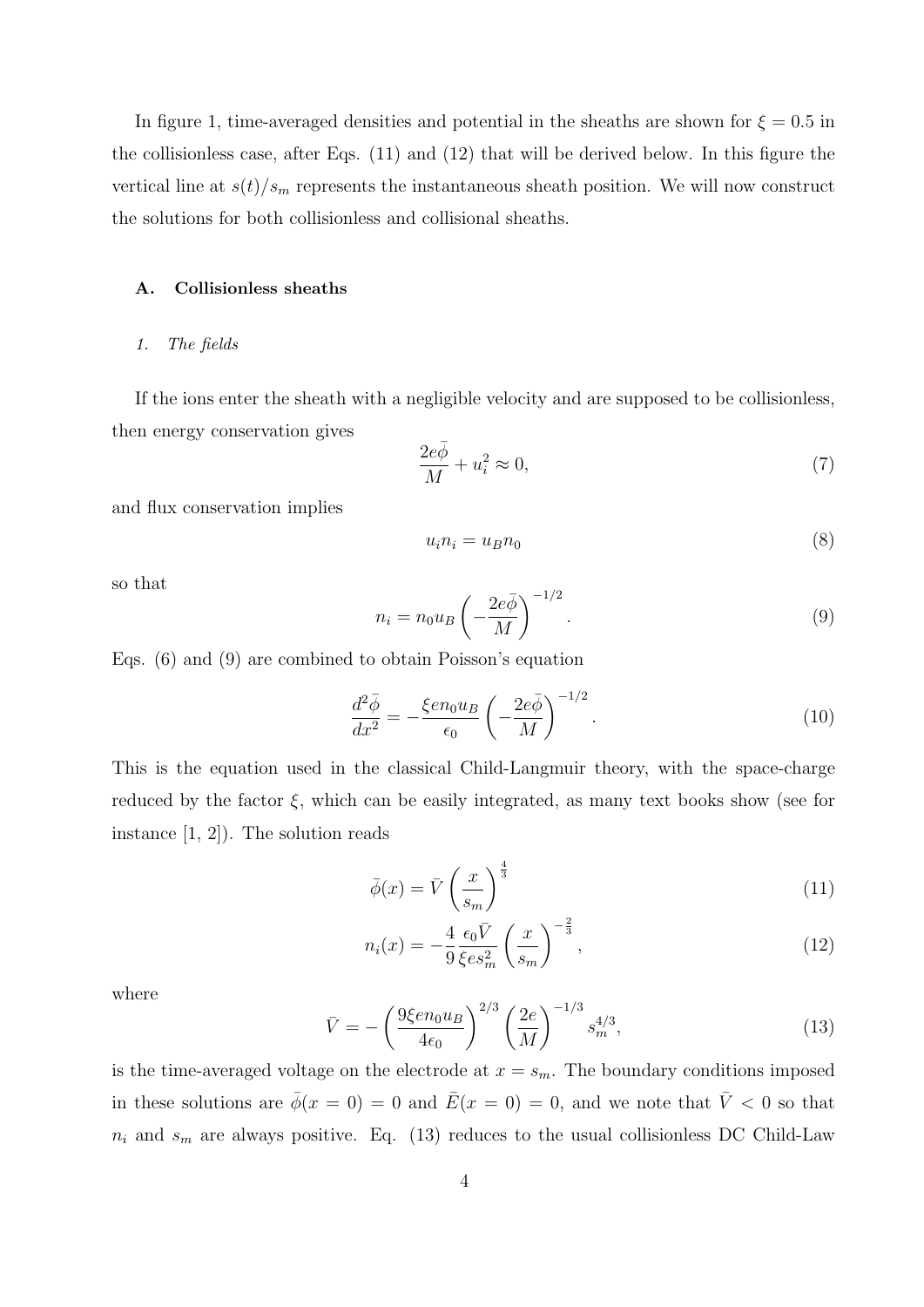when  $\xi = 1$ , but as it can be seen, the sheath size  $s_m$  will increase significantly when  $\xi$ decreases, i.e. when the electrons transiently neutralize the positive space charge for part of the radiofrequency cycle.

Now consider the situation where the electrode voltage varies in time and we wish to calculate the sheath potential at some instant. Then, using our step-front electron sheath model, the sheath region is divided into a quasi-neutral region that ends at  $x = s(t)$ , and a positive space charge region for  $x > s(t)$  where

$$
\frac{dE}{dx} = \frac{\rho}{\epsilon_0} = \frac{en_i}{\epsilon_0} = -\frac{4}{9} \frac{\bar{V}}{\xi s_m^2} \left(\frac{x}{s_m}\right)^{-\frac{2}{3}},\tag{14}
$$

using Eq. (12). This equation can be integrated once to find the time and space varying electric field, using the boundary condition at  $E(x = s) = 0$ , yielding

$$
E(x,t) = -\frac{4}{3} \frac{\bar{V}}{\xi s_m} \left[ \left( \frac{x}{s_m} \right)^{\frac{1}{3}} - \left( \frac{s}{s_m} \right)^{\frac{1}{3}} \right],\tag{15}
$$

in the region where  $s \leq x \leq s_m$ . A second integration gives the time and space varying potential in the same region as

$$
\phi(x,t) = \frac{\bar{V}}{\xi} \left[ \left( \frac{x}{s_m} \right)^{\frac{4}{3}} - \frac{4}{3} \left( \frac{s}{s_m} \right)^{\frac{1}{3}} \frac{x}{s_m} + \frac{1}{3} \left( \frac{s}{s_m} \right)^{\frac{4}{3}} \right],\tag{16}
$$

so that the instantaneous voltage at the electrode (at  $x = s_m$ ) is

$$
V(t) = V_0 \left[ 1 - \frac{4}{3} \left( \frac{s}{s_m} \right)^{\frac{1}{3}} + \frac{1}{3} \left( \frac{s}{s_m} \right)^{\frac{4}{3}} \right],
$$
 (17)

where we have defined the maximum voltage  $V_0 = \bar{V}/\xi$ , which occurs when  $s = 0$ . Hence we can write

$$
\xi = \frac{\bar{V}}{V_0} \tag{18}
$$

$$
=\frac{\langle V(t)\rangle}{V_0} \tag{19}
$$

$$
= \left\langle 1 - \frac{4}{3} \left( \frac{s}{s_m} \right)^{\frac{1}{3}} + \frac{1}{3} \left( \frac{s}{s_m} \right)^{\frac{4}{3}} \right\rangle.
$$
 (20)

The value of  $\xi$  is therefore entirely defined by the sheath motion waveform, and consequently, as we shall see in the next section, by the radiofrequency current waveform.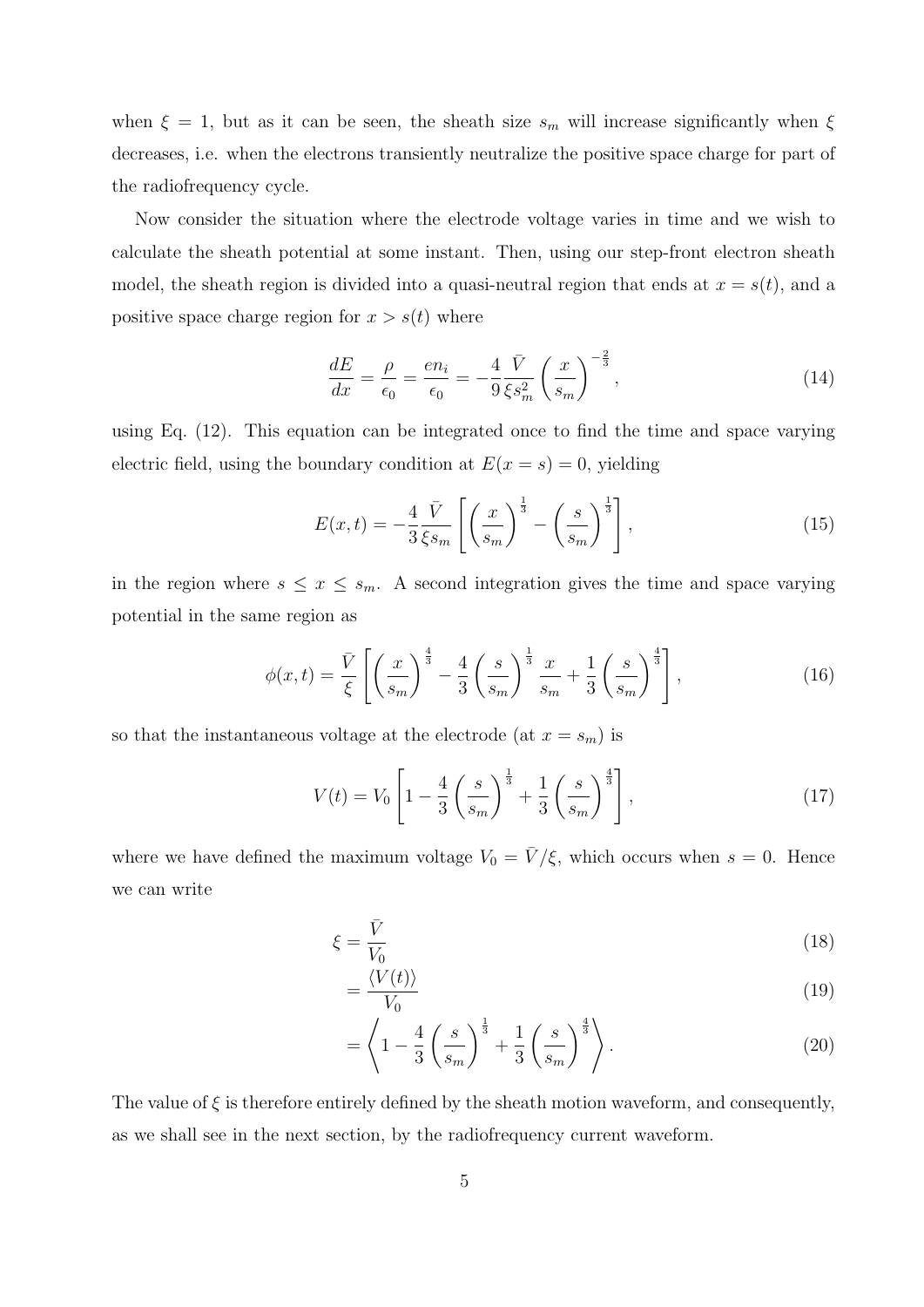#### *2. Current-voltage characteristic of the sheath*

To relate the sheath voltage and the sheath position to the radiofrequency current, we simply note that within this model the current passing through the sheath is entirely displacement at the electrode, so that

$$
J(t) = \epsilon_0 \left. \frac{\partial E}{\partial t} \right|_{x = s_m} \tag{21}
$$

$$
= -\frac{4}{3} \frac{\epsilon_0 V_0}{s_m} \frac{d}{dt} \left[ 1 - \left( \frac{s}{s_m} \right)^{\frac{1}{3}} \right]. \tag{22}
$$

There is a physical constraint that  $J = 0$  when  $s = 0$  and  $s = s_m$ . We choose the convention that  $s(t = 0) = 0$ . The current waveform must be chosen to be consistent with this convention, but this imposes no physically significant restrictions. Hence, the sheath position is defined solely by the radiofrequency current waveform  $J(t)$ ,

$$
\frac{s}{s_m} = \left[\frac{3}{4} \frac{s_m}{\epsilon_0 V_0} \int_0^t J(t)dt\right]^3.
$$
\n(23)

Since  $s/s_m$  has a maximum value of unity, we must satisfy

$$
\max\left(\frac{3}{4}\frac{s_m}{\epsilon_0 V_0} \int_0^t J(t)dt\right) = 1.
$$
\n(24)

This equation defines the current-voltage characteristic of the collisionless sheath and is particularly useful for the widely-used circuit model descriptions of capacitive discharges.

## **B. Collisional sheaths**

### *1. The fields*

If we now consider an intermediate pressure regime in which the sheath is collisional, the ion motion becomes limited by collisions and the ion fluid velocity in the sheath becomes a function of the local time-averaged electric field [1, 2],

$$
u_i = \frac{2e\lambda_i}{\pi M|u_i|} \bar{E}
$$
\n(25)

where  $\lambda_i$  is the ion-neutral mean free path. Using ion flux conservation in the sheath, we obtain the ion density in the sheath as a function of the electric field,

$$
n_i = \frac{n_0 u_B}{(2e\lambda_i \bar{E}/(\pi M))^{1/2}}.
$$
\n(26)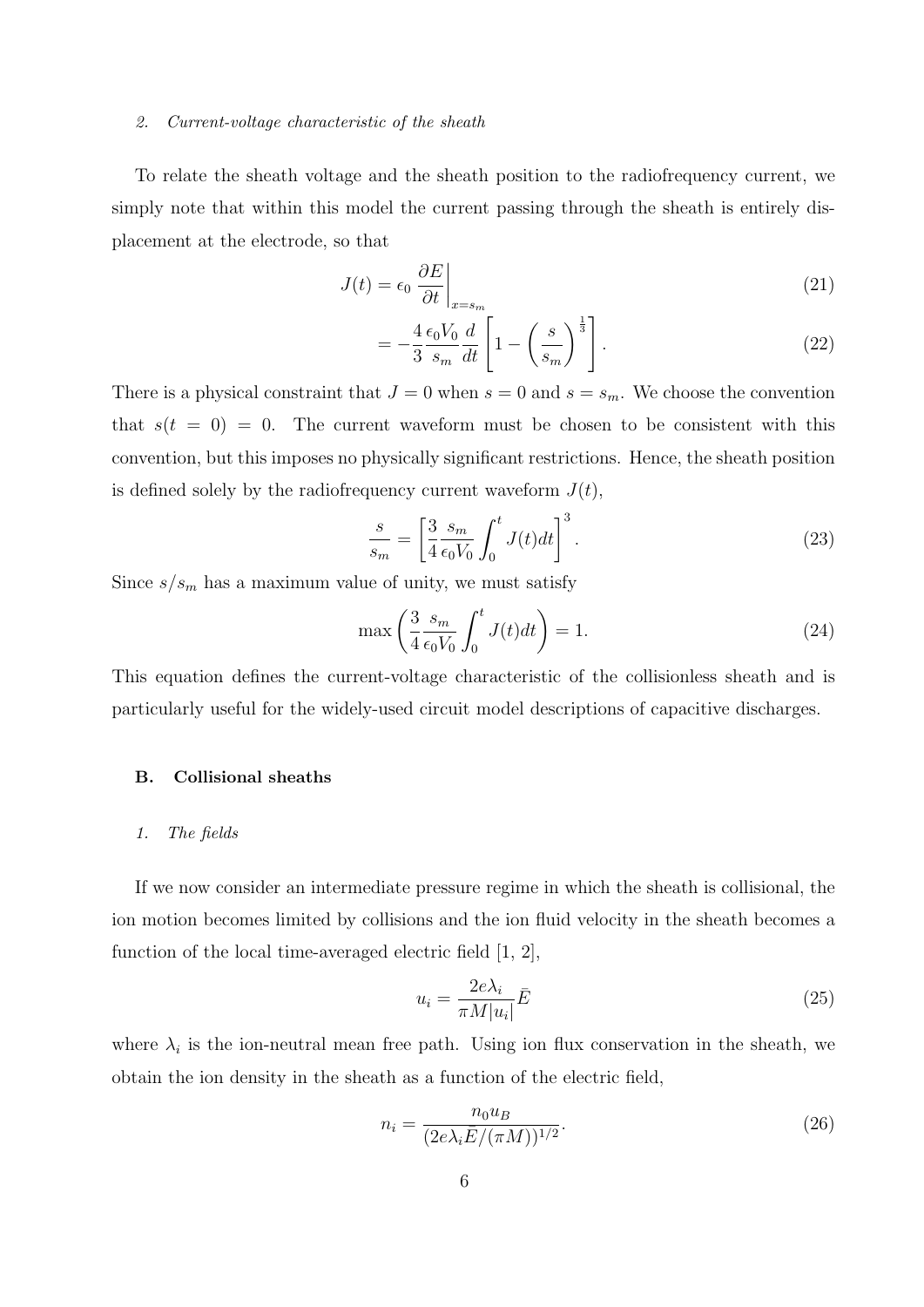Gauss's law,

$$
\frac{d\bar{E}}{dx} = \frac{e\xi n_i}{\epsilon_0} = \frac{e\xi n_0 u_B}{\epsilon_0 (2e\lambda_i \bar{E}/(\pi M))^{1/2}},\tag{27}
$$

is integrated to obtain the time-averaged electric field in the sheath,

$$
\bar{E}(x) = \left[\frac{3e\xi n_0 u_B}{2\epsilon_0(2e\lambda_i/(\pi M))^{1/2}}\right]^{2/3} x^{2/3},\tag{28}
$$

where we have used  $\bar{E}(0) = 0$  (the electric field at the plasma-sheath interface) as a boundary condition. A second integration gives the time-averaged potential in the sheath

$$
\bar{\phi}(x) = -\frac{3}{5} \left[ \frac{3e\xi n_0 u_B}{2\epsilon_0 (2e\lambda_i/(\pi M))^{1/2}} \right]^{2/3} x^{5/3},\tag{29}
$$

where we have again chosen  $\phi(0) = 0$ . We can now rewrite this expression in the following way,

$$
\bar{\phi}(x) = \bar{V} \left(\frac{x}{s_m}\right)^{5/3},\tag{30}
$$

with

$$
\bar{V} = -\frac{3}{5} \left[ \frac{3e\xi n_0 u_B}{2\epsilon_0 (2e\lambda_i/(\pi M))^{1/2}} \right]^{2/3} s_m^{5/3}.
$$
\n(31)

This is the collisional radiofrequency Child-Law. Combining Eqs (26), (28) and (31) we obtain the ion density in the sheath,

$$
n_i(x) = -\frac{10}{9} \frac{\epsilon_0 \bar{V}}{\xi e s_m^2} \left(\frac{x}{s_m}\right)^{-\frac{1}{3}}.
$$
 (32)

Following the same procedure as in the collisionless sheath case we obtain the time-varying fields in the sheath, starting from Gauss's law,

$$
\frac{dE}{dx} = \frac{\rho}{\epsilon_0} = \frac{en_i}{\epsilon_0} = -\frac{10}{9} \frac{\bar{V}}{\xi s_m^2} \left(\frac{x}{s_m}\right)^{-\frac{1}{3}},\tag{33}
$$

such that using  $E(x = s) = 0$  we have

$$
E(x,t) = -\frac{15}{9} \frac{\bar{V}}{\xi s_m} \left[ \left( \frac{x}{s_m} \right)^{\frac{2}{3}} - \left( \frac{s}{s_m} \right)^{\frac{2}{3}} \right],\tag{34}
$$

and

$$
\phi(x,t) = \frac{\bar{V}}{\xi} \left[ \left( \frac{x}{s_m} \right)^{\frac{5}{3}} - \frac{5}{3} \left( \frac{s}{s_m} \right)^{\frac{2}{3}} \frac{x}{s_m} + \frac{2}{3} \left( \frac{s}{s_m} \right)^{\frac{5}{3}} \right].
$$
\n(35)

The instantaneous voltage at the electrode becomes

$$
V(t) = V_0 \left[ 1 - \frac{5}{3} \left( \frac{s}{s_m} \right)^{\frac{2}{3}} + \frac{2}{3} \left( \frac{s}{s_m} \right)^{\frac{5}{3}} \right],
$$
 (36)

and consequently

$$
\xi = \frac{\bar{V}}{V_0} = \left\langle 1 - \frac{5}{3} \left( \frac{s}{s_m} \right)^{\frac{2}{3}} + \frac{2}{3} \left( \frac{s}{s_m} \right)^{\frac{5}{3}} \right\rangle. \tag{37}
$$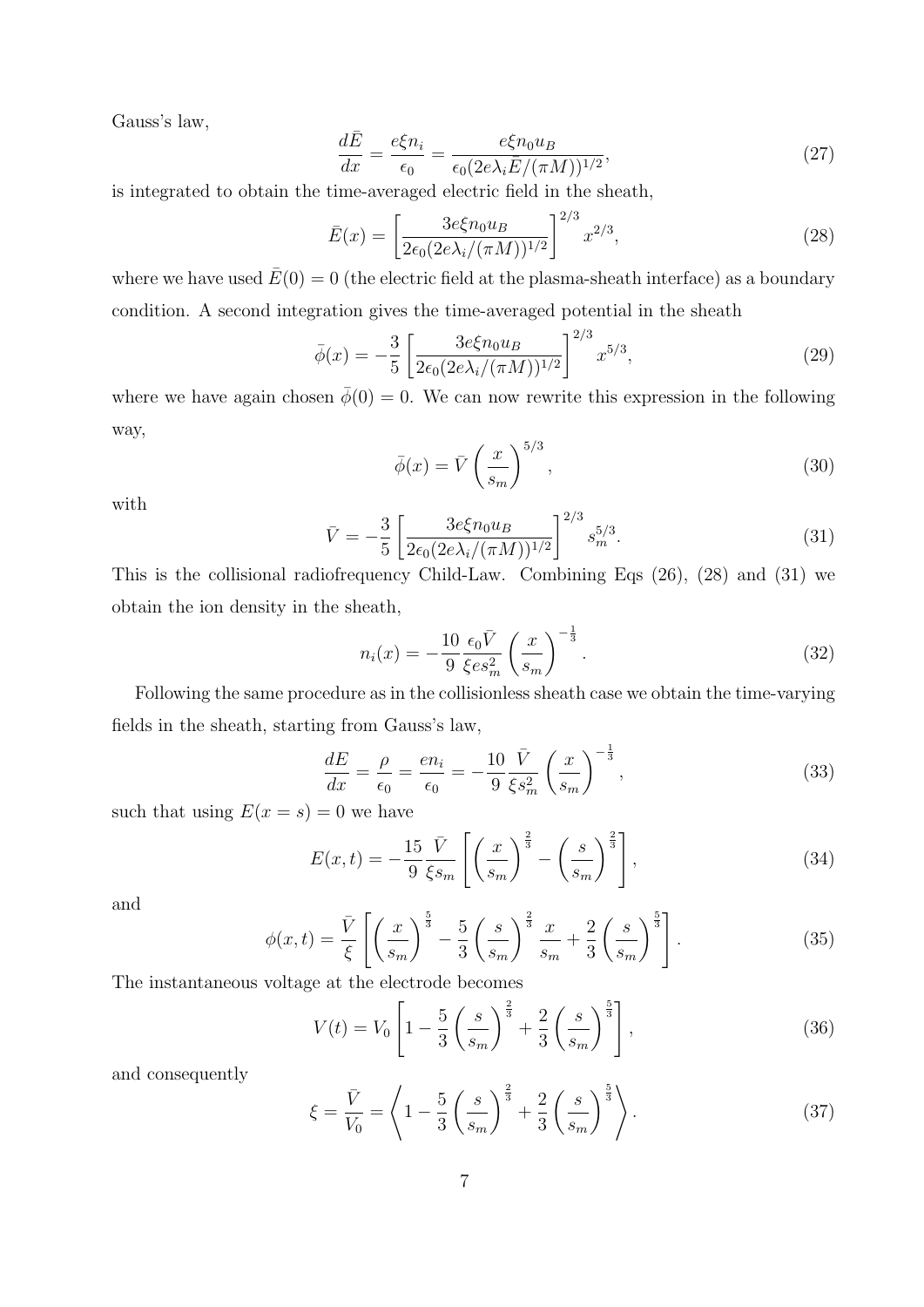#### *2. Current-voltage characteristic of the sheath*

The current passing through the sheath is now

$$
J(t) = \epsilon_0 \left. \frac{\partial E}{\partial t} \right|_{x = s_m} \tag{38}
$$

$$
=-\frac{15}{9}\frac{\epsilon_0 V_0}{s_m}\frac{d}{dt}\left[1-\left(\frac{s}{s_m}\right)^{\frac{2}{3}}\right],\tag{39}
$$

such that if  $s(t=0) = 0$  we obtain

$$
\frac{s}{s_m} = \left[\frac{9}{15} \frac{s_m}{\epsilon_0 V_0} \int_0^t J(t) dt\right]^{3/2}.
$$
\n(40)

and the following condition must be satisfied:

$$
\max\left(\frac{9}{15}\frac{s_m}{\epsilon_0 V_0} \int_0^t J(t)dt\right) = 1.
$$
\n(41)

This equation defines the current-voltage characteristic of the collisional sheath.

# **III. RESULTS FOR A SHEATH DRIVEN BY A PULSED CURRENT WAVE-FORM**

The above expressions are completely general (within our fundamental approximation) and therefore independent of the radiofrequency current waveform used. In reference [13], single-frequency and dual-frequency sinusoidal waveforms were analysed in the collisionless case and compared to Particle-In-Cell (PIC) simulations, showing excellent agreement. A pulsed-current waveform was also proposed as an example. In this paper we treat this latter case for both collisionless and collisional sheaths, with a discharge driven by a current density of the form

$$
J(t) = J_0 \left(\frac{t}{t_w}\right) \exp\left(\frac{1}{2} - \frac{1}{2}\frac{t^2}{t_w^2}\right),\tag{42}
$$

where the function has positive and negative extrema of  $\pm J_0$ , separated in time by an interval  $2t_w$ . We assume that this pulse is repeated at intervals  $t_p$ , supposed large enough that there is no appreciable interaction between successive pulses  $(t_p \gg t_w)$ . This type of waveform has been recently proposed for self-bias generation and control on electrodes of equal areas [11]. As we shall see, the voltage waveform is close to a Gaussian peak in this case, such that the sheath voltage is small during most of the radiofrequency cycle and *ξ* is expected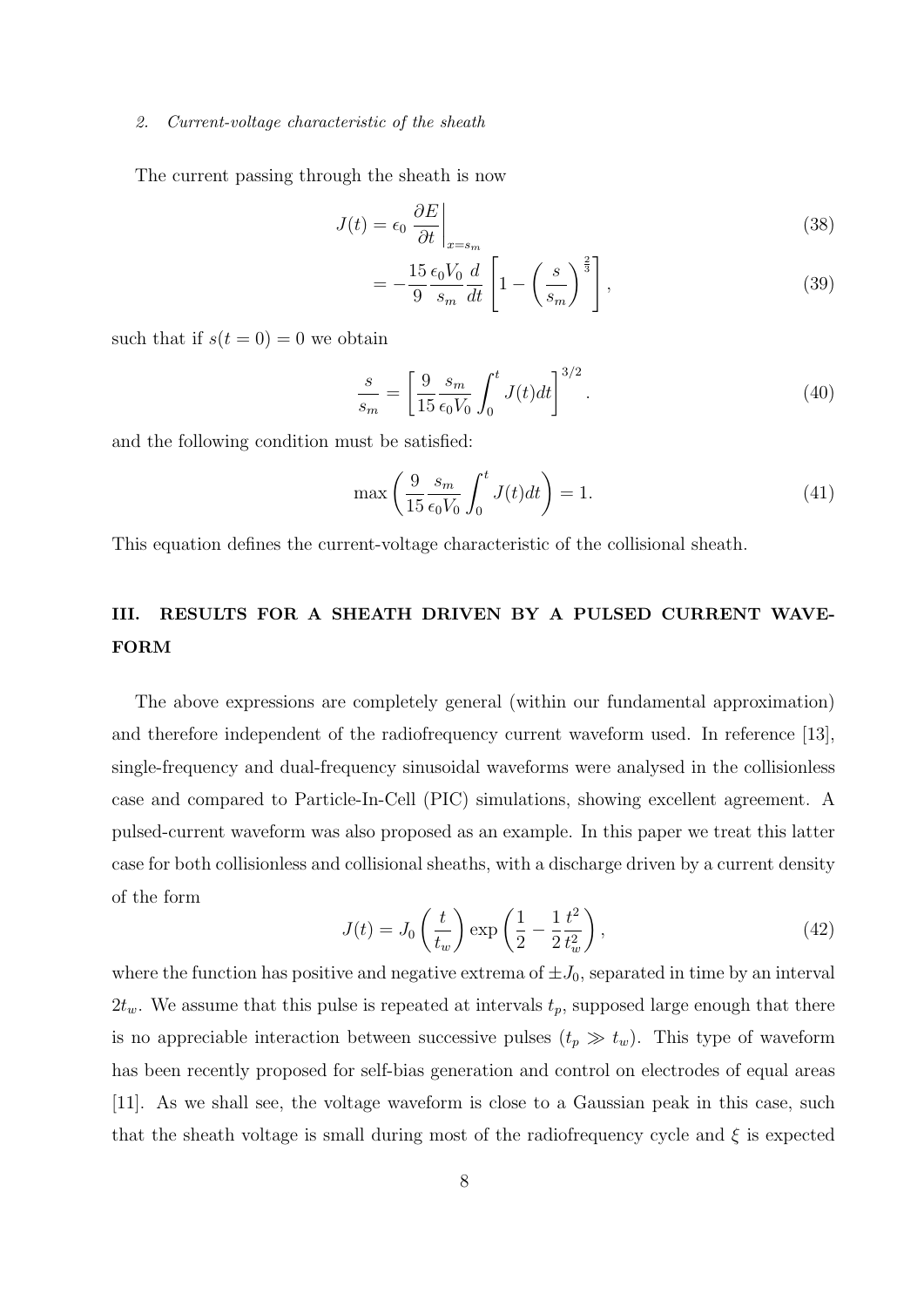to be small when  $t_p \gg t_w$ . To solve the model, we start by evaluating the integral of the radiofrequency current,

$$
\int_0^t J(t)dt = J_0 t_w \exp\left(\frac{1}{2}\right) \left[1 - \exp\left(-\frac{1}{2}\frac{t^2}{t_w^2}\right)\right]
$$
(43)

$$
\max\left(\int_0^t J(t)dt\right) = J_0 t_w \exp\left(\frac{1}{2}\right) \tag{44}
$$

such that for the collisionless sheath case, using Eqs (23) and (24), we immediately obtain the sheath position waveform and the current-voltage characteristic,

$$
\frac{s(t)}{s_m} = \left[1 - \exp\left(-\frac{1}{2}\frac{t^2}{t_w^2}\right)\right]^3\tag{45}
$$

$$
1 = \frac{3}{4} \frac{s_m J_0 t_w \exp\left(\frac{1}{2}\right)}{\epsilon_0 V_0} \tag{46}
$$

The value of  $\xi$  is then easily obtained,

$$
\xi = \left\langle 1 - \frac{4}{3} \left( \frac{s}{s_m} \right)^{\frac{1}{3}} + \frac{1}{3} \left( \frac{s}{s_m} \right)^{\frac{4}{3}} \right\rangle \tag{47}
$$

$$
\approx \frac{1}{2t_p} \int_{-\infty}^{\infty} \left\{ 1 - \frac{4}{3} \left[ 1 - \exp\left( -\frac{1}{2} \frac{t^2}{t_w^2} \right) \right] + \frac{1}{3} \left[ 1 - \exp\left( -\frac{1}{2} \frac{t^2}{t_w^2} \right) \right]^4 \right\} dt \tag{48}
$$

$$
=\frac{t_w}{t_p}\sqrt{\pi}\left(1-\frac{2}{9}\sqrt{6}+\frac{1}{12}\sqrt{2}\right)
$$
\n(49)

where we have used the fact that  $t_p \gg t_w$  so that the integration can be performed from  $-\infty$ to *∞*. A similar analysis can be done for the collisional sheath, with the following results

$$
\frac{s(t)}{s_m} = \left[1 - \exp\left(-\frac{1}{2}\frac{t^2}{t_w^2}\right)\right]^{3/2} \tag{50}
$$

$$
1 = \frac{9}{5} \frac{s_m J_0 t_w \exp\left(\frac{1}{2}\right)}{\epsilon_0 V_0} \tag{51}
$$

$$
\xi \approx \frac{1}{2t_p} \int_{-\infty}^{\infty} \left\{ 1 - \frac{5}{3} \left[ 1 - \exp\left( -\frac{1}{2} \frac{t^2}{t_w^2} \right) \right] + \frac{2}{3} \left[ 1 - \exp\left( -\frac{1}{2} \frac{t^2}{t_w^2} \right) \right]^{5/2} \right\} dt \tag{52}
$$

Figure 2 shows the evolution of the parameter  $\xi$  as a function of  $t_p/t_w$ . The solid line is given by Eq. (49) for collisionless sheaths, while the points are numerical integrations of Eq. (52) for collisional sheaths, which could not be integrated analytically. Consistent with the voltage waveforms in figure 3,  $\xi$  is almost independent of the model used. When  $t_p/t_w$ increases, the voltage pulse gets shorter and as a consequence the portion of the time where the electrons fill the sheath gets larger. The time-averaged electron space charge therefore becomes comparable to the time-independent ion space charge and consequently  $\xi$  goes to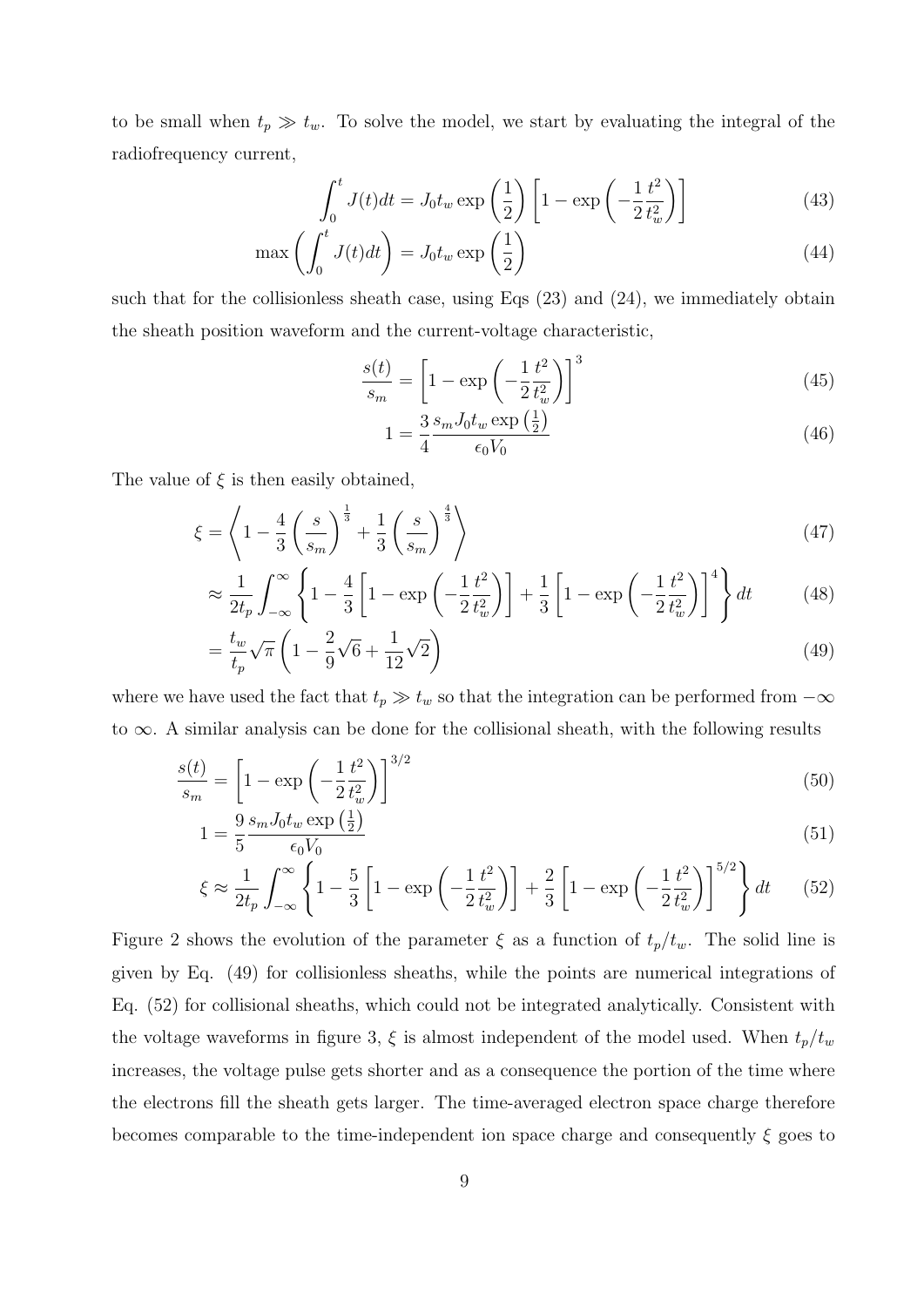zero, leading to a very large maximum sheath thickness for a given time-averaged voltage (according to Eqs.  $(13)$  and/or  $(31)$ ).

The time-dependent results of the collisionless and collisional sheath models are compared in figure 3. The sheath position as a function of the normalized time is shown in the top figure while the voltage waveform is shown in the bottom figure. Significant differences are seen in the sheath position evolution, but these differences are greatly smoothed out in the voltage waveforms. Actually the voltage waveforms are reasonably close to a Gaussian pulse, shown in red in the figure. A Gaussian voltage pulse would be obtained for a truly capacitive sheath (a sheath modelled by a linear capacitor), for which the current pulse is proportional to the time derivative of the voltage pulse. The departure from the Gaussian accounts for the non-linear response of the moving sheath.

Although the voltage waveform seems mostly independent of the model used (collisional or collisionless), the maximum sheath thickness for a given time-averaged voltage is a function of the model used, and will significantly vary with collisionality. This is illustrated in figure 4 where the maximum sheath size, *sm*, is plotted as a function of the ion-neutral mean free path  $\lambda_i$ . This figure has been obtained for argon ions with  $n_0 = 10^{16}$  m<sup>-3</sup>,  $T_e = 3$  V,  $\xi = 0.5$ , and  $\overline{V} = 100$  V. The solid line is from the collisional theory, Eq. (31), and the dashed-line is the constant value of the collisionless theory, Eq. (13). The collisional theory must be used for short mean free path, but as it can be seen, the two curves intersect at  $\lambda_i = 0.0006$ , which may be seen as the limit where the collisional sheath theory starts to fail. Alternatively, one may consider that the collisional theory should be used when  $\lambda_i \leq s_m$ ; this occurs for  $\lambda_i = 0.0027$  in the example of figure 4 (the gray area indicates the region where  $\lambda_i > s_m$ ).

### **IV. CONCLUSION**

In this paper, we have rehearsed the sheath model presented previously in reference [13] and extended it to the case of collisional sheaths in the intermediate pressure regime. The model relies on a simplifying assumption and is easily solved for any radiofrequency waveform, in the limit where the ions only respond to time-averaged fields. To illustrate the practical use of this model, we chose a pulsed-current waveform of interest for modern experiments. In this case, we have found a significant difference in the time-resolved sheath position between collisional and collisionless sheath. This difference is not as pronounced in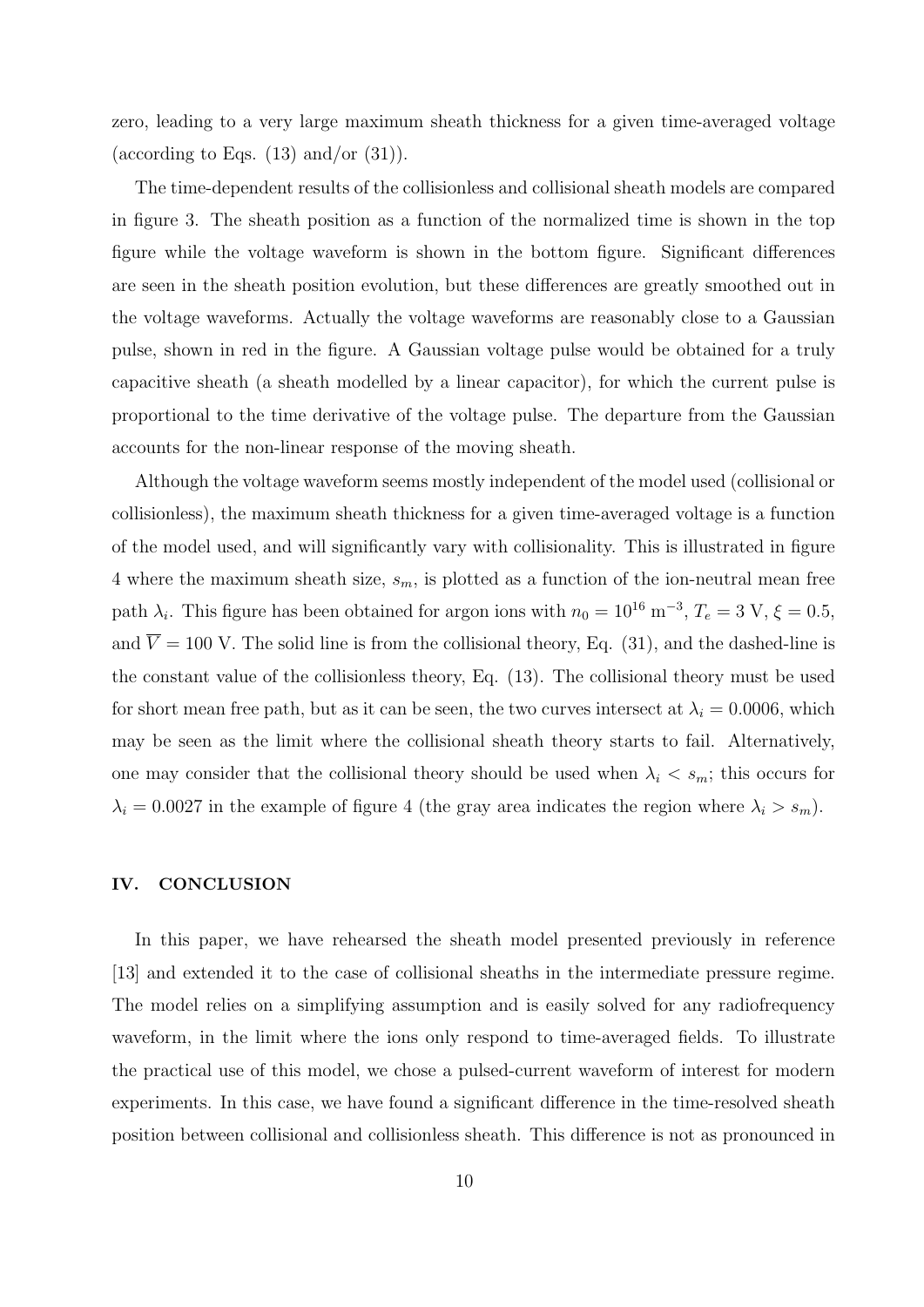the voltage waveform. However, the maximum sheath thickness for a given time-averaged voltage depends on the sheath collisionality, as seen in Eq. (31).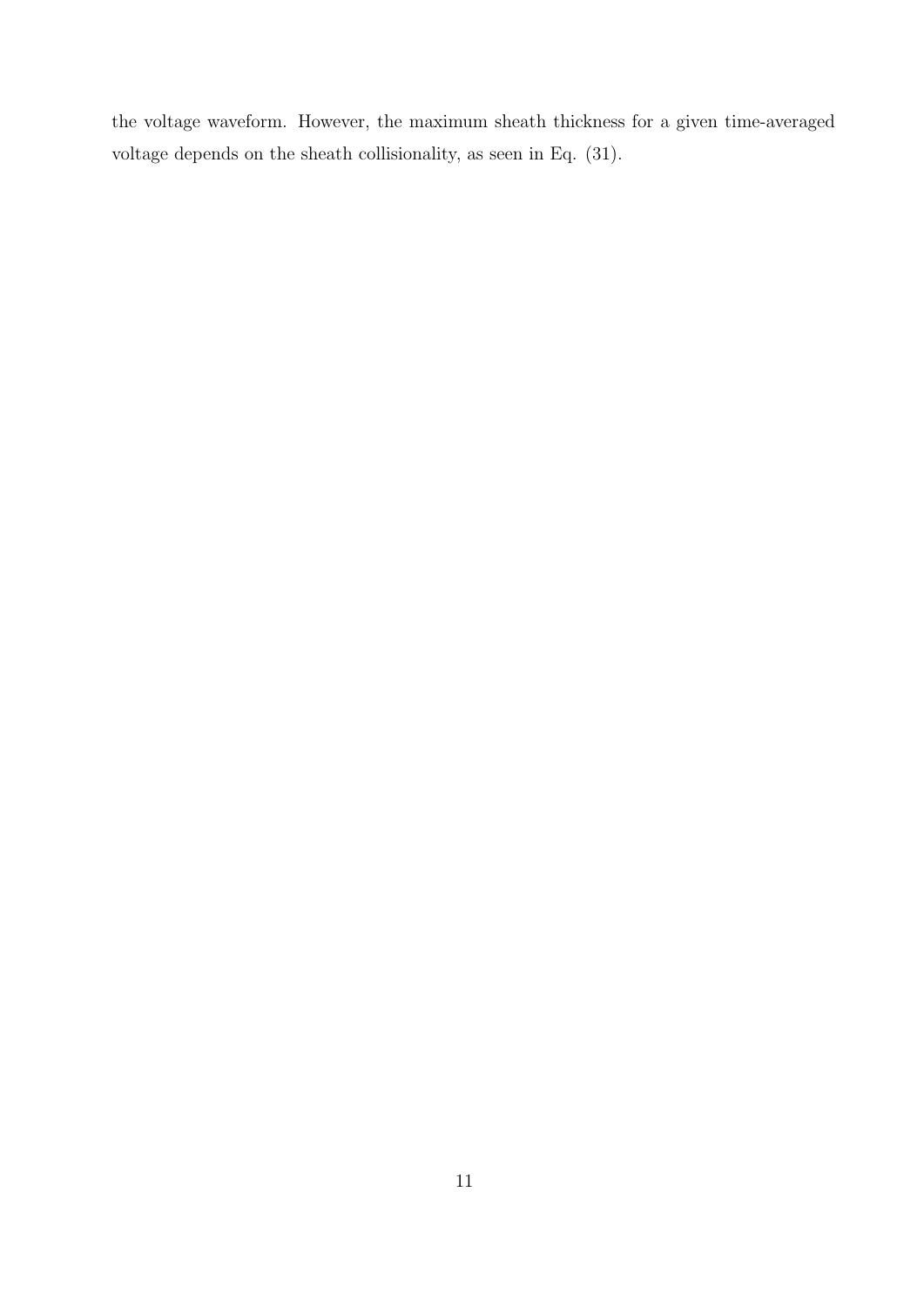### **REFERENCES**

- [1] M. A. Lieberman and A. J. Lichtenberg, *Principles of Plasma Discharges and Materials Processing*, 2nd ed. (Wiley-Interscience, 2005).
- [2] P. Chabert and N. Braithwaite, *Physics of Radio-Frequency Plasmas* (Cambridge University Press, 2011).
- [3] P. Chabert, J. A. Monreal, J. Bredin, L. Popelier, and A. Aanesland, Phys. Plasmas **19**, 073512 (2012).
- [4] V. S. von der Gathen, L. Schaper, N. Knake, S. Reuter, K. Niemi, T. Gans, and J. Winter, Journal of Physics D: Applied Physics **41**, 194004 (2008).
- [5] J. Waskoenig, K. Niemi, N. Knake, L. M. Graham, S. Reuter, V. S. von der Gathen, and T. Gans, Plasma Sources Sci. Technol. **19**, 045018 (2010).
- [6] C. Lazzaroni, P. Chabert, M. A. Lieberman, A. J. Lichtenberg, and A. Leblanc, Plasma Sources Sci. Technol. **21**, 035013 (2012).
- [7] V. Godyak, *Soviet Radiofrequency Discharge Research*, edited by V. Delphic Associates, Fall Church (Delphic Associates, Fall Church, VA, 1986).
- [8] M. A. Lieberman, IEEE Trans. Plasma Sci. **16**, 638 (1988).
- [9] J. Robiche, P. C. Boyle, M. M. Turner, and A. R. Ellingboe, J. Phys. D: Appl. Phys. **36**, 1810 (2003).
- [10] B. G. Heil, U. Czarnetzki, R. Brinkmann, and T.Mussenbrock, J. Phys. D: Appl. Phys. **41**, 165202 (2008).
- [11] T. Lafleur, Plasma Sources Science and Technology **25**, 013001 (2016).
- [12] U. Czarnetzki, Phys. Rev. E **88**, 063101 (2013).
- [13] M. M. Turner and P. Chabert, Applied Physics Letters **104**, 164102 (2014).
- [14] T. Lafleur, P. Chabert, M. M. Turner, and J. P. Booth, Plasma Sources Science and Technology **22**, 065013 (2013).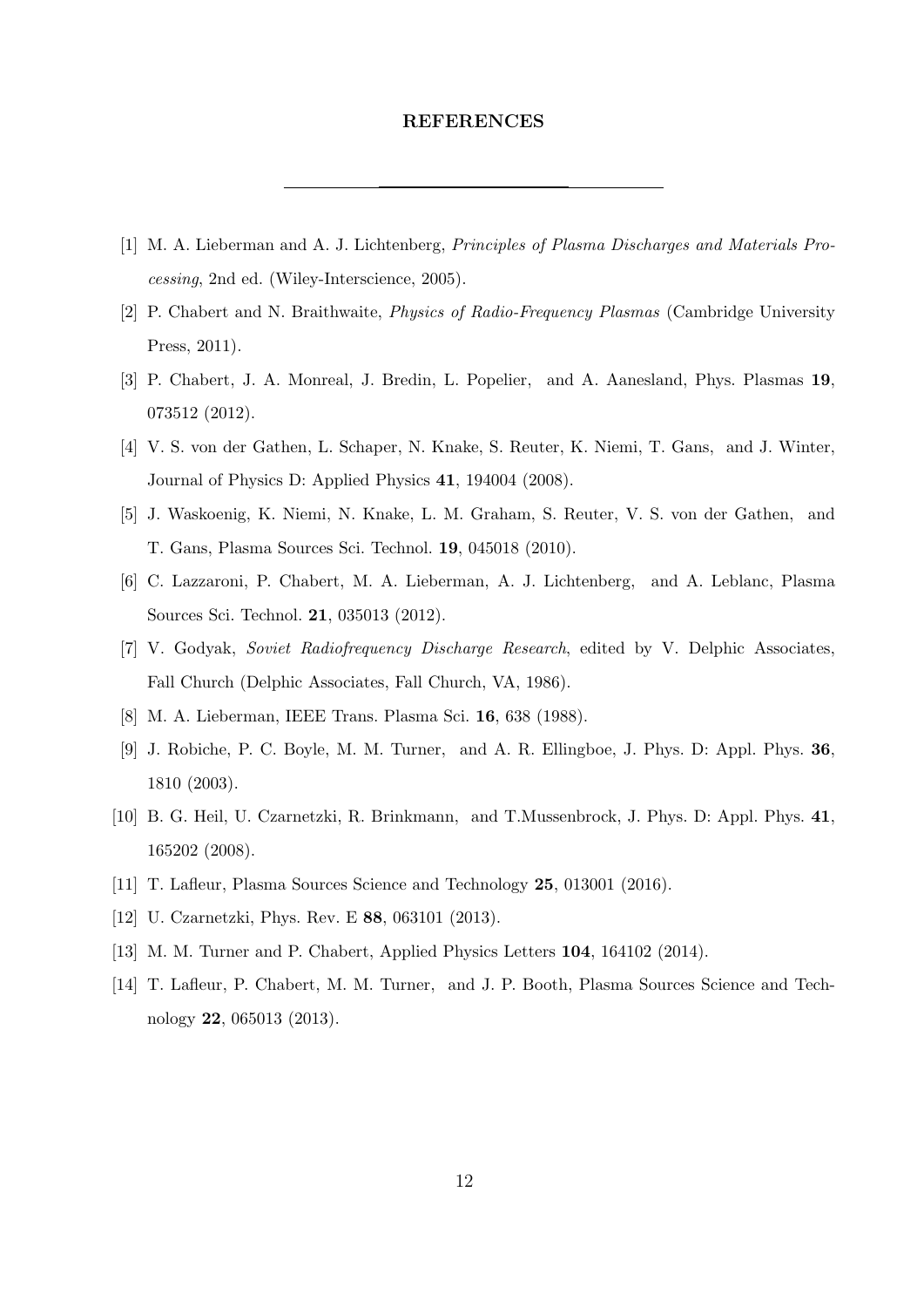

FIG. 1. Time-averaged densities and potential in the sheaths for  $\xi = 0.5$  in the collisionless case, after Eqs. (11) and (12). The vertical line at  $s(t)/s_m$  represents the instantaneous sheath position.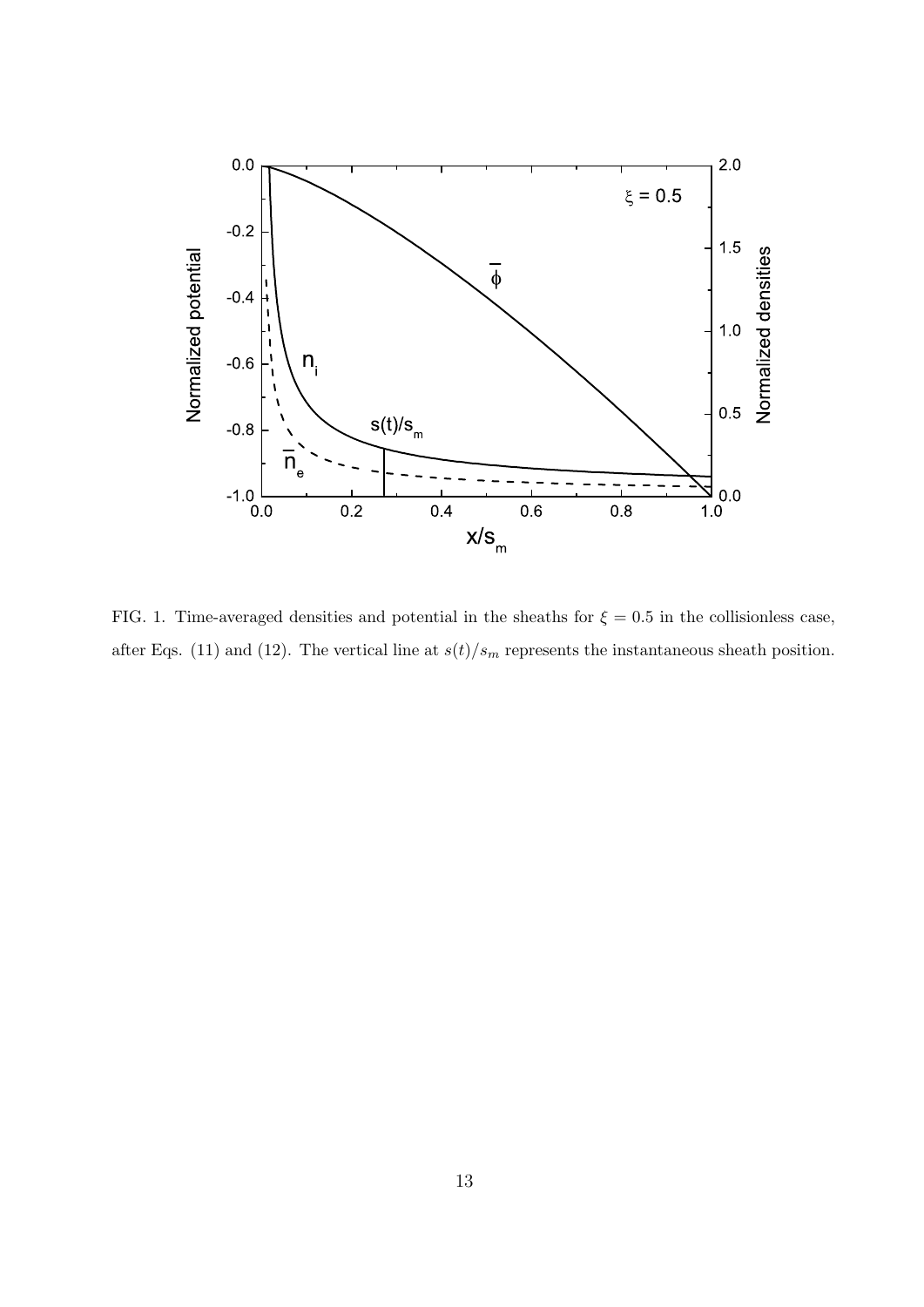

FIG. 2. Evolution of the parameter  $\xi$  as a function of  $t_p/t_w$ .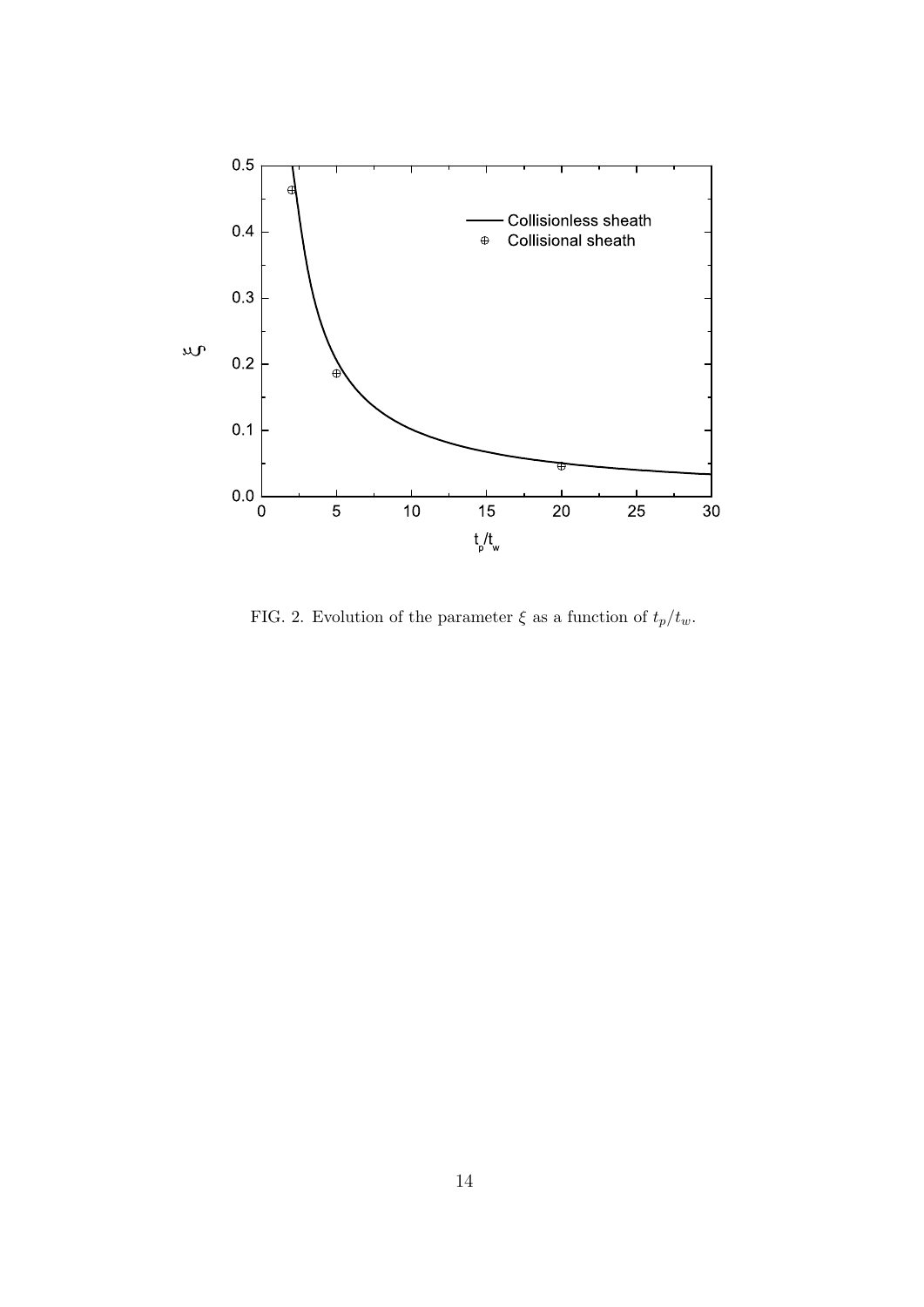

FIG. 3. Time variation of the sheath sizes (top) and the voltages (bottom) for a pulsed-current from Eq. (42). The dashed lines are for collisionless sheaths while the dotted lines are for collisional sheaths. The read line in the bottom figure is the voltage profile expected for a linear capacitor.